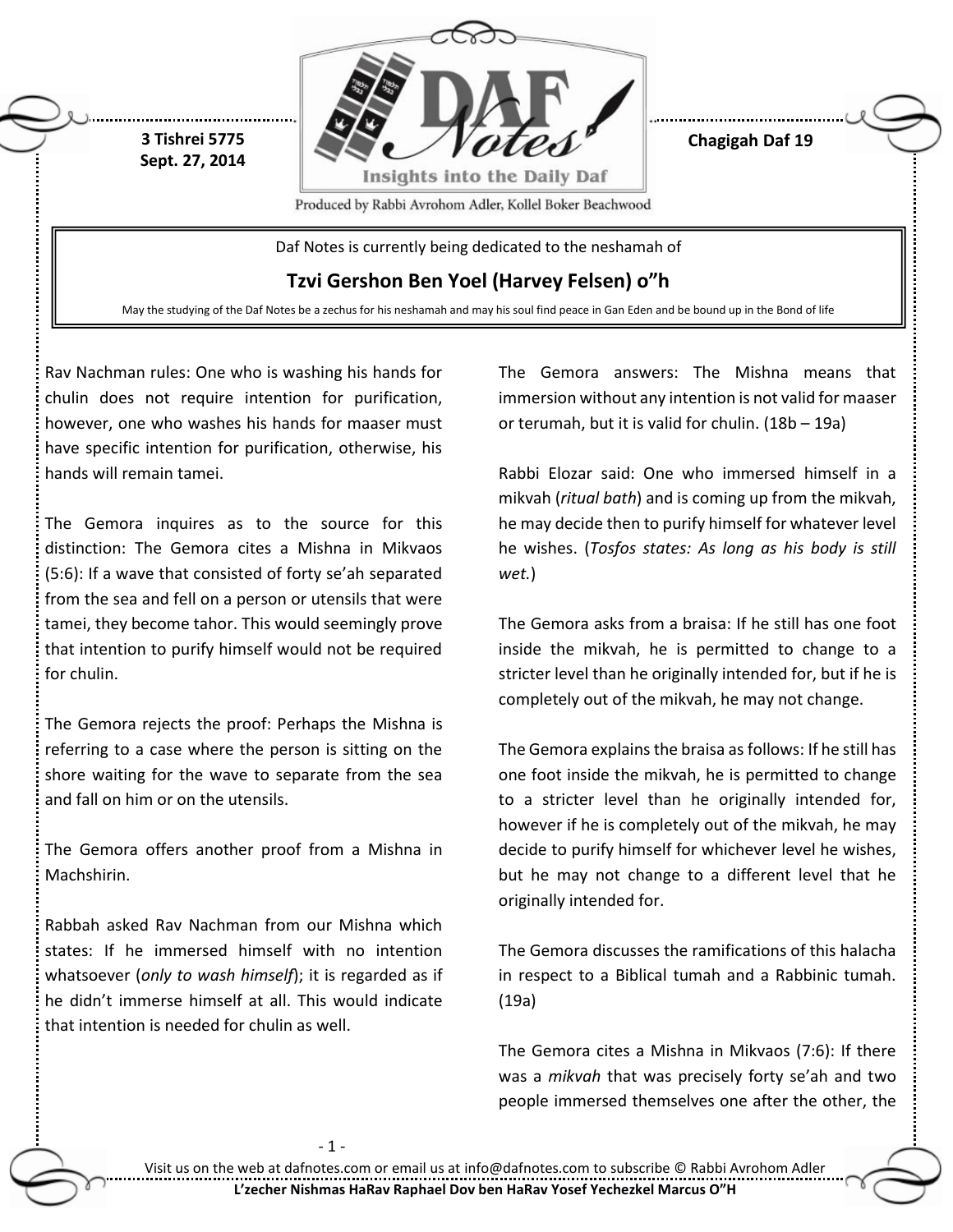

first one is tahor and the second one is tamei (*since the first one inevitably took some of the water with him*). Rabbi Yehudah said: If the second one immersed while the first one's feet is still touching the water, the second person is tahor as well (*using the principle of gud achis, the water on the first person is connected to the water in the mikvah and regarded as part of the mikvah*). (19a)

Ula said: I inquired from Rabbi Yochanan: According to Rabbi Yehudah's opinion (*we can connect the water on the person's body to the mikvah if his feet are still touching the water*), may one immerse a needle on the head of the first person (*while his feet are still touching the water*)? Does Rabbi Yehudah only hold of *gud achis*, we extend and lower the water (*on his body*) to the mikvah, but he does not hold of *gud asik*, we extend and raise the water in the mikvah to the top of his head?

Rabbi Yochanan replied by citing a braisa: If there were three holes on a slope of a valley; the top and bottom hole each contain twenty se'ah of water and the middle one has forty se'ah. A flow of rainwater connects the three holes. Rabbi Yehudah said in the name of Rabbi Meir that one may immerse himself in the top hole (since we apply the principle of *gud asik*, we extend and raise the water from the middle hole to the one on the top. Accordingly, we can use the same principle and immerse a needle on the head of the first person, provided that his feet are touching the water.

The Gemora cites another braisa which states that the opinion of Rabbi Yehudah is that one may only immerse himself in the bottom hole and not the top one. (19a – 19b)

- 2 -

The Mishna had stated: One who immersed himself with the intention of purifying himself for chulin, is prohibited from eating maaser sheini; one who immersed himself with the intention of purifying himself for maaser sheini, is prohibited from eating terumah.

The Gemora states that this part of the Mishna is according to the opinion of the Chachamim who maintain that there is a distinction between the laws of chulin and those of maaser.

The latter part of the Mishna stated: The clothing of the *perushim* is regarded as *tumas madras* for those that are eating terumah. Here the Mishna omitted maaser, which would indicate that the Mishna is following the viewpoint of Rabbi Meir who maintains that there is no distinction between the laws of chulin and those of maaser.

The Gemora states that indeed it is; the first part of the Mishna is in accordance with the Chachamim and the latter part of the Mishna follows the viewpoint of Rabbi Meir.

Rav Acha bar Ada said that his version of the Mishna had five levels (*including maaser*) even in the latter part of the Mishna and thus the entire Mishna will be following the opinion of the Chachamim that there is a distinction between the laws of chulin and those of maaser.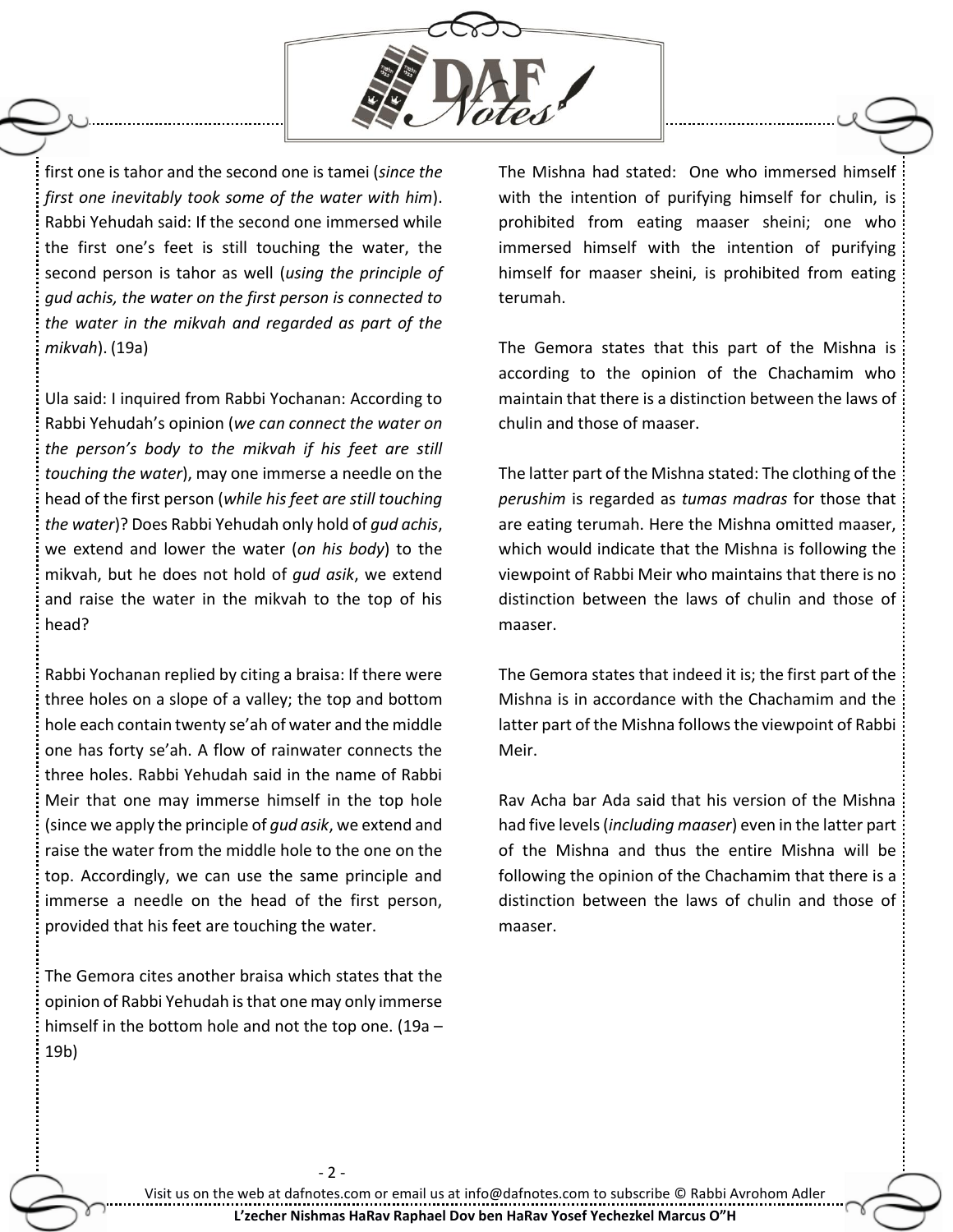

## **INSIGHTS TO THE DAF**

## **PRAYING WITHOUT THE PROPER INTENTION**

In the sefer Torah Lishma from the Ben Ish Chai, the following inquiry was asked: Our sages said that prayer without the proper kavanah (intent) is akin to a body without a soul. This being the case, what would be the purpose of prayer when one is unable to concentrate during his Tefillah due to the worries that weigh on his mind? Would such a prayer be accepted?

Furthermore, if one understands the words of tefillah and the basic translation of the prayers but does not comprehend the secrets hidden in the tefillos, then the depths of the prayers revealed to us by the Zohar and the Arizal will remain a mystery to him. One who is capable of performing a mitzvah in its entirety but does not grasp the hidden meanings of the mitzvah would seem to be missing an integral part of the mitzvah. Most people are on this level as they fulfill mitzvos and pray three times a day according to their basic understanding and because it is the will of Hashem. Is it possible, then, that most of our generation is deficient in tefillah and the performance of mitzvos due to a lack of comprehension regarding the profound implications of prayer and mitzvah performance?

The Ben Ish Chai responds: One who cannot concentrate on his prayers because he is entertaining other thoughts during tefillah should nevertheless continue to pray. This can be proven from the following Zohar in Parashas Vayechi: Rav Chizkiyah said that it is said that one should first prepare the praise of his Master and then pray. What should one do, however,

if his heart is heavy and he wishes to pray, yet, since he is in distress he cannot properly formulate the praise of his Master? Rabbi Yosi responded that despite the fact that he cannot focus properly on his prayers and he will not be able to formulate the praise of his Master properly, he should still formulate the praises of his Master and he should pray. This is what it is said, a prayer of Dovid: Hear HaShem, what is righteous, be attentive to my supplication. First, hear HaShem righteous, as this is the formulation of praises for his Master, and subsequently, be attentive to my supplication, [give ear to my prayer]. One who is capable of formulating the praises of his Master and does not do so, regarding him it is said, even if you were to intensify your prayer, I will not listen.

In regards to the second question, the Ben Ish Chai writes that one is obligated to attempt to learn and understand the secrets of Hashem as Dovid told his son Shlomo: Know the G-d of your father and serve Him. Nonetheless, one who did not merit understanding these concepts and concentrates on the basic translation of the words and performs a mitzva with all its intricacies, his tefillah and mitzvos are considered complete and they are not deficient. This idea can be proven from the words of the Zohar in Parashas Yisro: If a mitzvah comes his way and he focuses on it, he is meritorious. If one did not have the proper intention he is meritorious as he has performed the will of his Master. Yet, he is not deemed to be like one who has fulfilled HaShem's will selflessly and has performed the deed with the intention of fulfilling HaShem's will for the sake of HaShem's glory like one who does not know how to think. The reason for this is because the matter is dependant on the will performed selflessly and with the action selflessly performed below, the action above is removed and is purely rectified. In a similar vein, the action of the body rectifies the action of the soul with